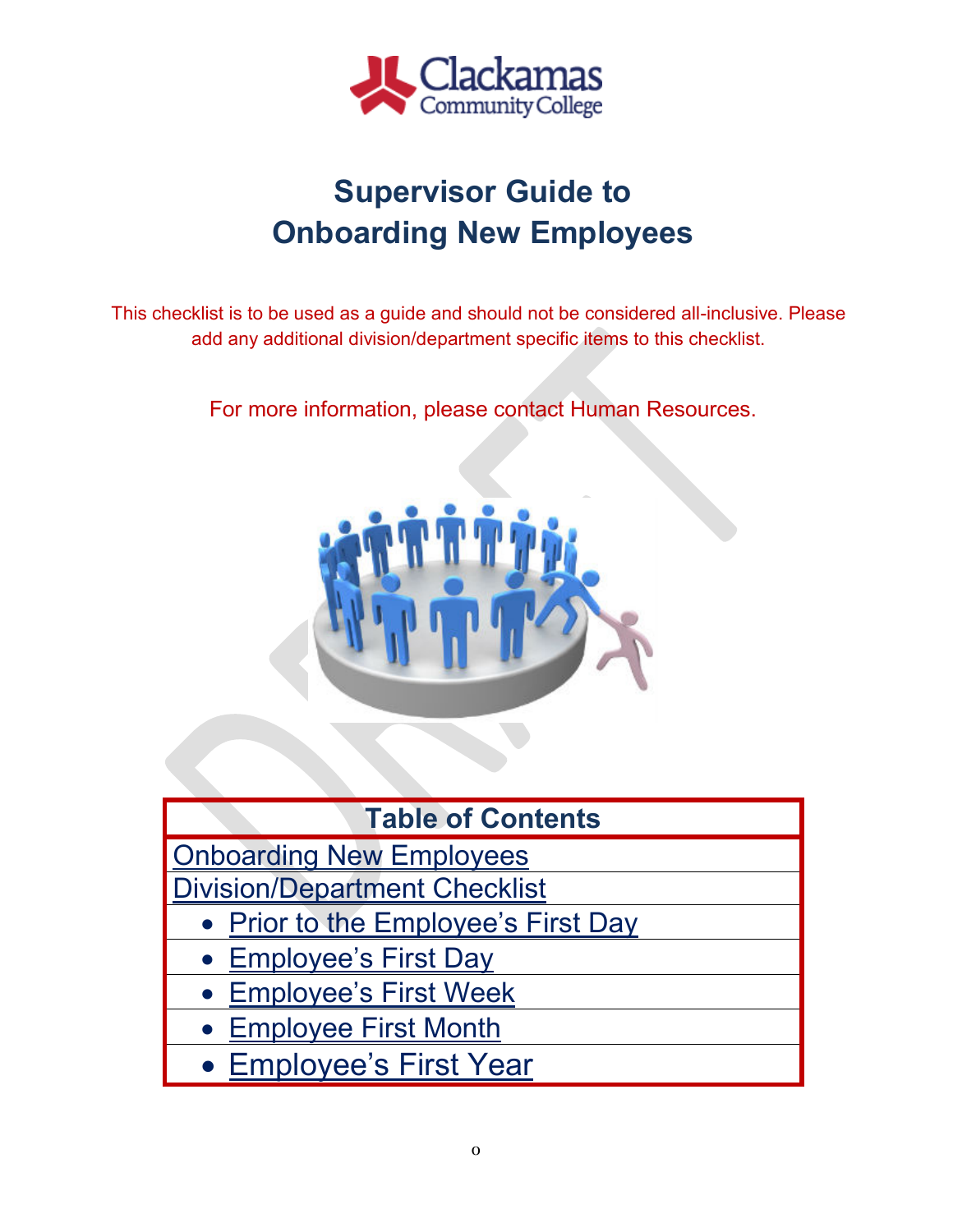

<span id="page-1-0"></span>

| <b>Onboarding New Employees</b>                        |                                                                                                                                                                                                                                                                                                                                                                                                                                                                                                                                                                                                                                                                                                                                                                                                                               |  |  |  |  |
|--------------------------------------------------------|-------------------------------------------------------------------------------------------------------------------------------------------------------------------------------------------------------------------------------------------------------------------------------------------------------------------------------------------------------------------------------------------------------------------------------------------------------------------------------------------------------------------------------------------------------------------------------------------------------------------------------------------------------------------------------------------------------------------------------------------------------------------------------------------------------------------------------|--|--|--|--|
| <b>Why Onboard?</b>                                    | Beginning a new job can be an overwhelming and challenging<br>experience. At Clackamas Community College (CCC) we want<br>employees to have a successful transition to their new roles. We are<br>committed to provide the knowledge, tools, and resources to support<br>employee effectiveness. Orienting a new employee takes a<br>partnership between the supervisor, the employee's co-workers,<br>Human Resources (HR) and many other divisions during the<br>onboarding process. By working together, we can increase improve<br>retention, increase employee satisfaction, encourage strong<br>performance, expedite an employee's ability to perform and<br>contribute, and create a sense of shared vision and belonging to our<br>Community.                                                                        |  |  |  |  |
|                                                        | Onboarding includes several steps to help new employees<br>transition into their new roles at CCC and should take<br>approximately one year in order for the employee and supervisor<br>to experience a full cycle of activities within the position.                                                                                                                                                                                                                                                                                                                                                                                                                                                                                                                                                                         |  |  |  |  |
| <b>Human</b><br><b>Resources</b><br><b>Orientation</b> | New employees will receive email communication from HR following<br>an accepted offer. They will be asked to complete new hire paperwork<br>via NEOGOV-Onboard. They will be provided with login information<br>and can complete the paperwork from their personal computer. They<br>will be asked to stop into HR on their first day of work for<br>approximately 5 minutes, to complete the new hire process. The<br>NEOGOV-Onboard process will assist with policy review and<br><b>SafeColleges</b> new hire training.                                                                                                                                                                                                                                                                                                    |  |  |  |  |
| <b>New Employee</b><br><b>Onboarding</b>               | Throughout the onboarding process employees will receive<br>information on topics such as CCC history, the College structure,<br>student life, diversity, benefits, and campus tour. This overview of<br>CCC will assist new employees in having an overall understanding of<br>the College. Employees will automatically be scheduled to attend a<br>new employee orientation meeting during their first month of<br>employment. HR will notify new employees of new employee<br>onboarding process by including this information during their first-day<br>meeting with HR and via email. We will send supervisors an email to<br>inform them when their employee is scheduled to attend new<br>employee onboarding activities and meetings. New employee<br>onboarding activities typically occur over the span of a year. |  |  |  |  |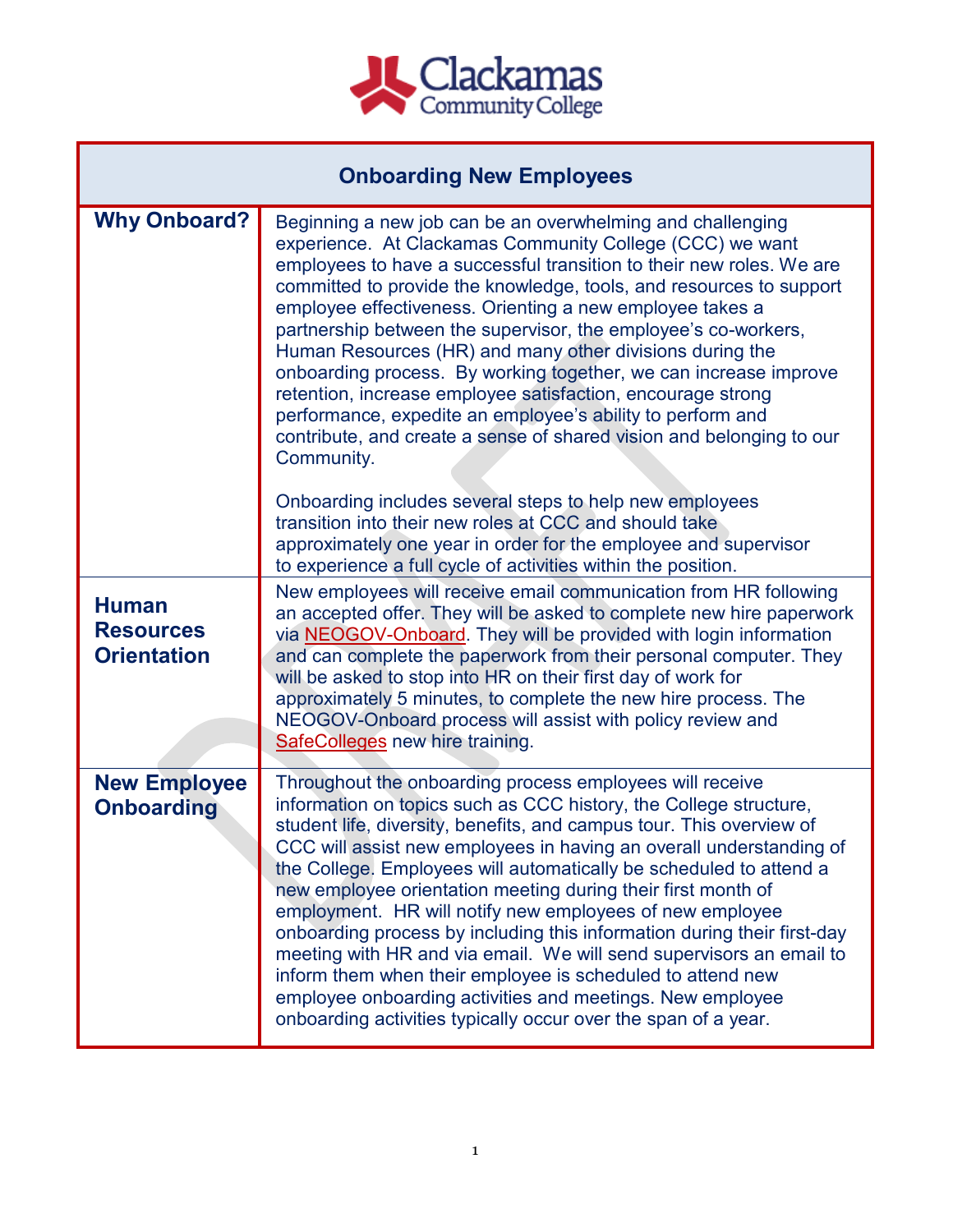

## **Division/Department Onboarding Checklist**

<span id="page-2-0"></span>The division/department onboarding begins with the employee's hire and continues through at least the probationary period. Please use the following checklist to assist in welcoming and onboarding new employees.

Note: Red underlined text indicates a link to an outside source for additional information.

## <span id="page-2-2"></span><span id="page-2-1"></span>**Prior to the Employee's First Day**  Inform appropriate staff of the new employee's arrival (e.g. The *Welcome and Staff*  division and department). *Communication* Compile a welcome packet for the new employee with key information e.g. job description, organization chart, department marketing booklets, contact list(s), etc. Schedule time on relevant calendars to meet with the new  $\Box$ employee on the first day of work, both at the beginning of the day and at the end of the day to debrief. Prepare employee's computer, phone, work station (including ergonomic information/special needs or accommodations), and stock with basic supplies. If possible, have a card or other communication signed by coworkers welcoming the employee. Feel free to add a personal touch or appropriate item to welcome the employee. *Employee* Ensure Administrative Coordinator/Assistant has completed the  $\Box$ personalized Access Request form provided to them by HR via *Login and* email. *System Access* • The process for access request can be reviewed on the HR [Information Network Drive.](file://clackamas.edu/Data/Depts/HR%20Information/Onboarding/New%20Employee%20Access) [Order applicable](http://wcmsprod.clackamas.edu/Internal/CampusServices/Services/) keys. Please allow up to 7 days processing time. *Training and* Develop a training plan for the employee. If another employee will  $\mathbb{R}^n$ be doing the training, discuss in advance of the employee's *Development* arrival. Notate probationary period end date, performance checkpoints  $\Box$ and onboarding dates on your calendar. • Information on dates can be found in the [handbooks and](file://clackamas.edu/Data/Depts/HR%20Information/Bargaining%20Agreements%20&%20Handbooks)  [bargaining agreements.](file://clackamas.edu/Data/Depts/HR%20Information/Bargaining%20Agreements%20&%20Handbooks) • HR will provide dates for all HR-initiated meetings and for probationary evaluation dates. For peer mentoring or coaching, contact Human Resources.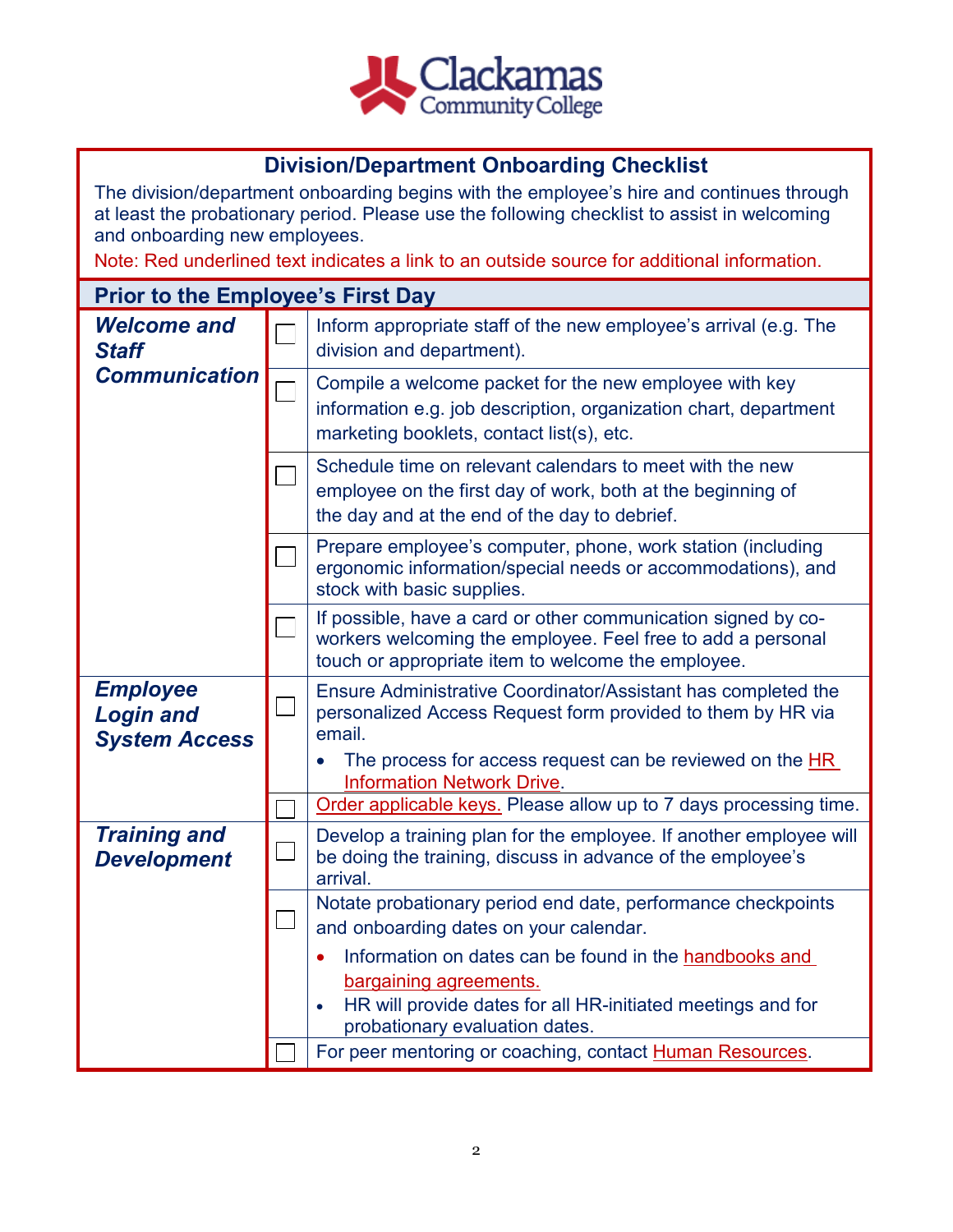

| <b>Employee's First Day</b>                           |                                                                                                                                                                                                                                                                                        |
|-------------------------------------------------------|----------------------------------------------------------------------------------------------------------------------------------------------------------------------------------------------------------------------------------------------------------------------------------------|
| <b>Communication</b><br>and Physical<br><b>Access</b> | Be present to welcome the new employee and provide<br>instructions. If you must be away, appoint someone to act on<br>your behalf.                                                                                                                                                     |
|                                                       | Help employee become familiar with his/her work station.                                                                                                                                                                                                                               |
|                                                       | Provide a secure place to store personal belongings.                                                                                                                                                                                                                                   |
|                                                       | Conduct a tour of the work location/department, pointing out<br>bulletin boards, mail drop points, meeting rooms, print and copy<br>area, break room, rest rooms, cafeteria, recycling bins, smoking<br>areas, emergency exits, fire extinguishers and first aid supplies.             |
| <b>Training and</b>                                   | Review and discuss the employee's job description.                                                                                                                                                                                                                                     |
| <b>Development</b>                                    | Discuss the training, upcoming meetings and what the employee<br>should expect during the first few weeks of employment.                                                                                                                                                               |
|                                                       | Provide the employee an overview of the division/department<br>explaining who does what, how their work impacts CCC and<br>how the employee's role fits into the division/department and<br>the College. This overview should include mission fulfillment<br>and strategic priorities. |
| <b>Risk</b><br><b>Management</b>                      | Provide the employee with <b>emergency preparedness</b><br>information.                                                                                                                                                                                                                |
| and Guidelines                                        | Inform employee of appropriate safety training e.g. safe work<br>practices, hazardous chemicals present in the workplace, location<br>of Safety Data Sheets, etc.<br>Contact College Safety with questions.                                                                            |
|                                                       | Discuss maintaining confidentiality and taking the FERPA<br>training. Contact the Registrar with questions at ext. 3370.                                                                                                                                                               |
|                                                       | Ensure employee has adequate time to complete mandatory HR<br>trainings in NEOGOV-Onboard and SafeColleges.                                                                                                                                                                            |
| <b>Work</b>                                           | Explain work hours, lunch and break times as is relevant.                                                                                                                                                                                                                              |
| <b>Expectations</b><br>and Culture                    | Review holidays, academic calendar, inclement weather and<br>college closure procedure.                                                                                                                                                                                                |
|                                                       | Explain guidelines for attire and professional behavior.                                                                                                                                                                                                                               |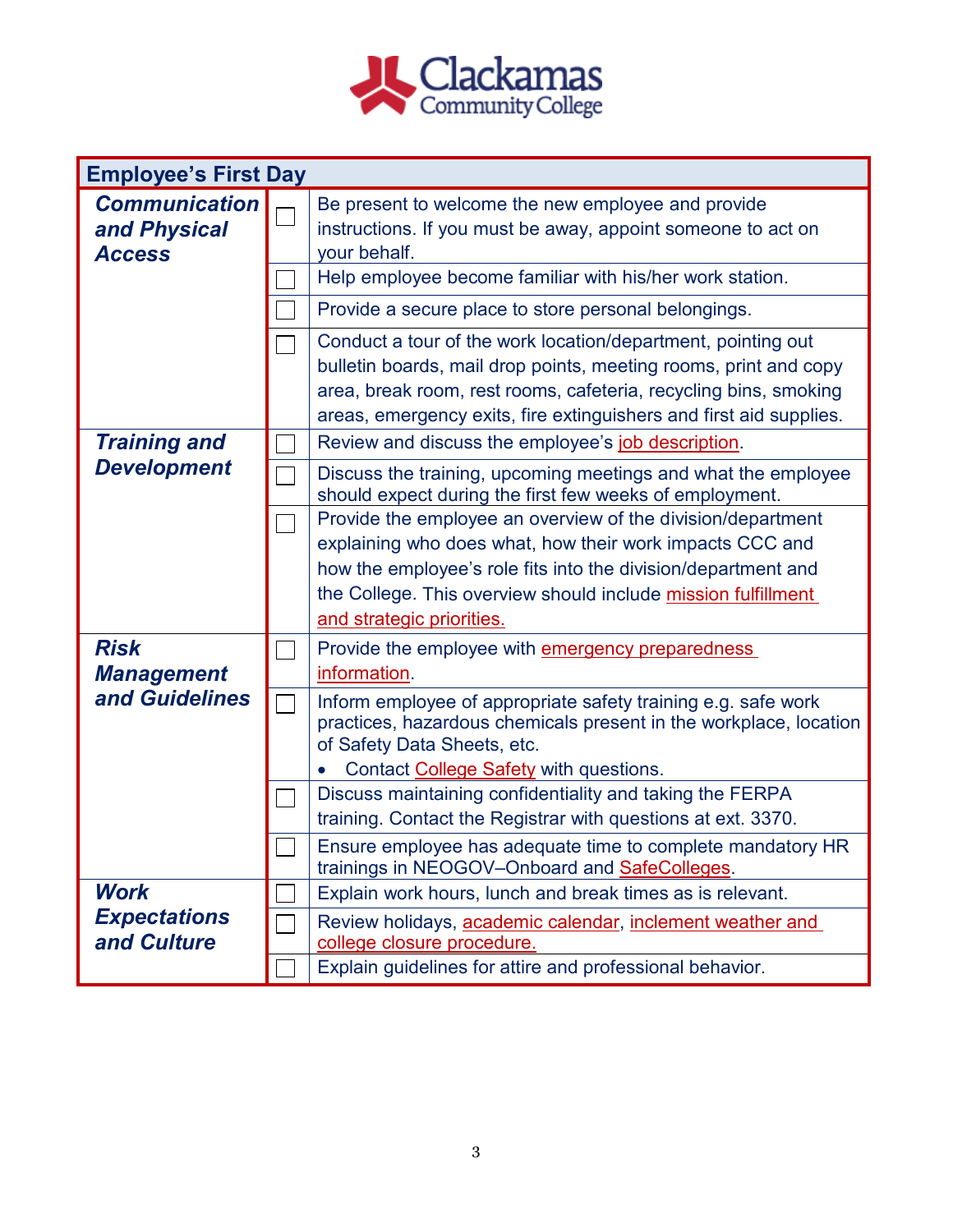

<span id="page-4-1"></span><span id="page-4-0"></span>

|                                                            | Employee's First Week (may also include the first day) |                                                                                                                                                                                                     |  |  |
|------------------------------------------------------------|--------------------------------------------------------|-----------------------------------------------------------------------------------------------------------------------------------------------------------------------------------------------------|--|--|
| <b>Supervisor-</b><br><b>Employee</b><br><b>Engagement</b> |                                                        | Talk about each person's preferred operating styles, including<br>your management style, communication, and leadership<br>expectations.<br>Communicate with the employee often to check in, monitor |  |  |
|                                                            |                                                        | progress and answer questions.                                                                                                                                                                      |  |  |
|                                                            |                                                        | Ensure employee has relevant system access and other<br>resources.                                                                                                                                  |  |  |
| <b>Training and</b><br><b>Development</b>                  |                                                        | Discuss expectations about customer service e.g. phone<br>etiquette, turnaround time on phone calls/emails, etc.                                                                                    |  |  |
|                                                            |                                                        | Provide employee with initial relevant tasks/assignments<br>and overview of systems and tools.                                                                                                      |  |  |
|                                                            |                                                        | If the employee will be driving CCC vehicles, contact Motor<br>Pool for more information.                                                                                                           |  |  |
|                                                            |                                                        | Talk about key professional memberships, meeting attendance<br>and reporting expectations.                                                                                                          |  |  |
|                                                            |                                                        | Ask meeting organizers to add the new employee to relevant<br>meeting invites.                                                                                                                      |  |  |
| <b>Welcome and</b><br><b>Staff</b>                         |                                                        | Explain the process for ordering office supplies and resources<br>they may need to do their job.                                                                                                    |  |  |
| <b>Communication</b>                                       |                                                        | Assist the employee in obtaining their CCC ID card, via<br><b>Enrollment Services in Roger Rook.</b>                                                                                                |  |  |
|                                                            |                                                        | Assist the employee with ordering business cards and name<br>badge, if applicable.                                                                                                                  |  |  |
|                                                            |                                                        | Discuss time reporting and show how to complete the appropriate<br>form. Explain how to notify supervisor of an absence, and the<br>process for requesting leave.                                   |  |  |
|                                                            |                                                        | Begin to introduce the employee to partner division/department<br>and college staff/faculty. Provide a list of contacts with phone<br>numbers/email addresses.                                      |  |  |
|                                                            |                                                        | Continue to introduce the employee to appropriate<br>department and college staff. Assist the employee in                                                                                           |  |  |
|                                                            |                                                        | coming up with position-relevant questions to ask.                                                                                                                                                  |  |  |
|                                                            |                                                        | Add employee's name and contact information to department<br>materials e.g. department website, listservs, key meetings.                                                                            |  |  |
|                                                            |                                                        | If applicable to the employee's position, contact the <b>Business</b><br>Office to obtain a CCC Credit Card.                                                                                        |  |  |